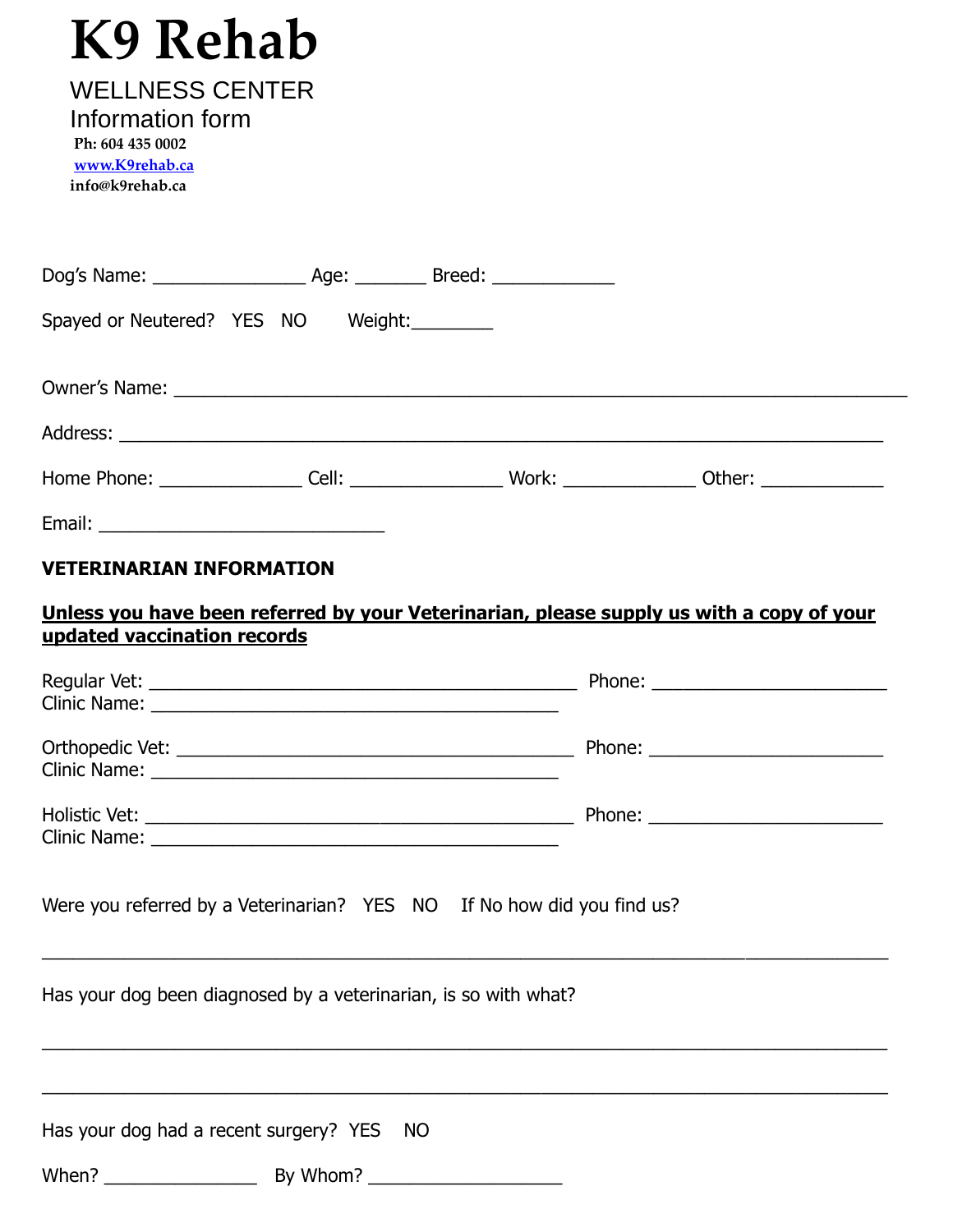|                                                             |                               | Does your dog have any problems with bowel/bladder control? YES NO (if Yes, please explain) |
|-------------------------------------------------------------|-------------------------------|---------------------------------------------------------------------------------------------|
|                                                             |                               |                                                                                             |
|                                                             |                               |                                                                                             |
|                                                             |                               |                                                                                             |
| Please list supplements of any type that you give your dog. |                               |                                                                                             |
|                                                             | Supplement How often? Reason? | Prescribed By?                                                                              |
|                                                             |                               |                                                                                             |
|                                                             |                               |                                                                                             |
|                                                             |                               |                                                                                             |

## $3/3$

Please list any medications that you give to your dog.

| Medication | Dose/How often? | Reason? | Prescribed By? |
|------------|-----------------|---------|----------------|
|            |                 |         |                |
|            |                 |         |                |
|            |                 |         |                |
|            |                 |         |                |
|            |                 |         |                |